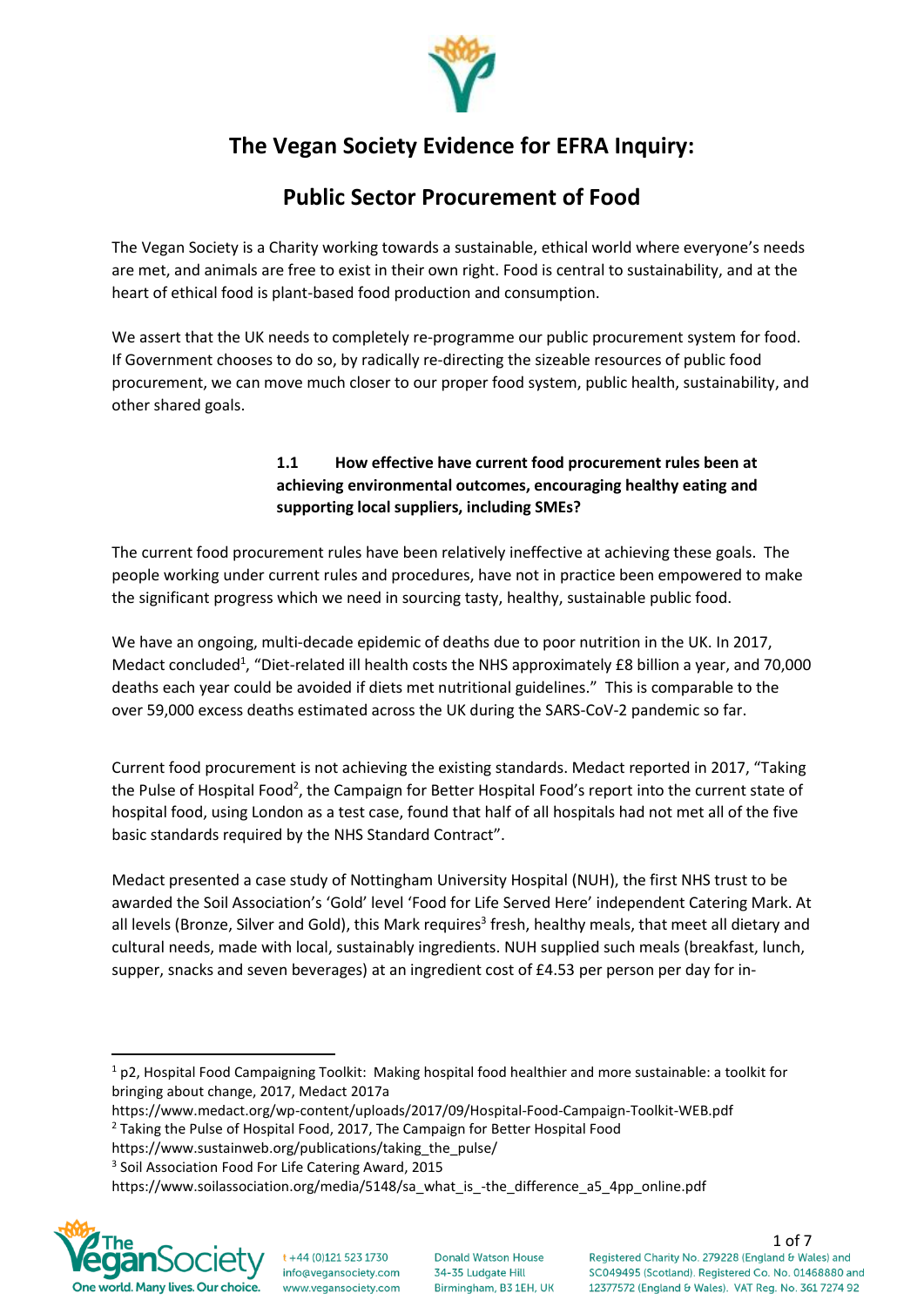

patients  $-$  below the national average ingredient costs<sup>4</sup>.

NUH has made many practical food procurement improvements on current insufficient guidelines – improvements which are transferable to other public sector areas.

### **1.2 What impact have Defra's 2014 Plan for Public Procurement and the Government Buying Standard (GBS) had, and how could they be improved?**

As we set out in *Grow Green: Solutions for the Farm of the Future*<sup>5</sup>, Government Buying Standards need significant improvements - both for environmental reasons, and to support sustainable UK produce.

A fundamental impact of these policies ought to be, to lead healthier eating at a national scale. But collectively, we are failing to make progress even on the most basic measure: fruit and vegetable consumption. In the England considerably fewer than a third of adults eat the recommended five or more portions of vegetables and fruit daily; most eat fewer than four portions.

Fundamental, too, is support for best sustainability practices in food production. We have officially, nationally recognised and declared that we are in a Climate Emergency. Our Government now must choose decisive action, including actively enabling us all to adopt environmentally sustainable consumption behaviours.

The official estimate<sup>6</sup> of the UK's 'consumption footprint' greenhouse gas (GHG) emissions for 2016 was 784 million tonnes of CO<sub>2</sub> equivalent (Mt CO<sub>2e</sub>). UK food GHG emissions<sup>7</sup> are an estimated 10 – 30% of our overall consumption GHG emissions. Public sector food probably causes a similar proportion of the GHG 'consumption footprint' of public sector activities.

However, public sector food many be much more significant in terms of reducing our overall national 'consumption footprint'. The Dynamic Food Procurement National Advisory Board reports that currently, significantly below one third (by value) of UK public sector food procured is fresh, local produce from sustainable small or medium producers. The policy and practice changes needed for sustainable public sector food procurement will support the processes we need to bring down the overall GHG emissions of the UK food system.

<sup>5</sup> Grow Green: Solutions for the farm of the future report, 2017,

https://www.vegansociety.com/sites/default/files/Grow%20Green%202%20Full%20Report\_0.pdf  $6$  p5, Net zero and the different official measures of the UK's greenhouse gas emissions

http://assets.wwf.org.uk/downloads/how\_low\_report\_1.pdf



<sup>4</sup> Appendix 8, Digesting The Indigestible Unravelling Hospital Food Policy And Practices, And Finding The Way Towards Healthier, Tastier And More Sustainable Hospital Food , 2017, Medact https://www.medact.org/wpcontent/uploads/2017/09/Digesting-the-Indigestible-WEB.pdf

https://www.ons.gov.uk/economy/environmentalaccounts/articles/netzeroandthedifferentofficialmeasuresof theuksgreenhousegasemissions/2019-07-24/pdf

 $7$  p4 How low can we go? An assessment of greenhouse gas emissions from the UK food system and the scope to reduce them by 2050, WWF, 2009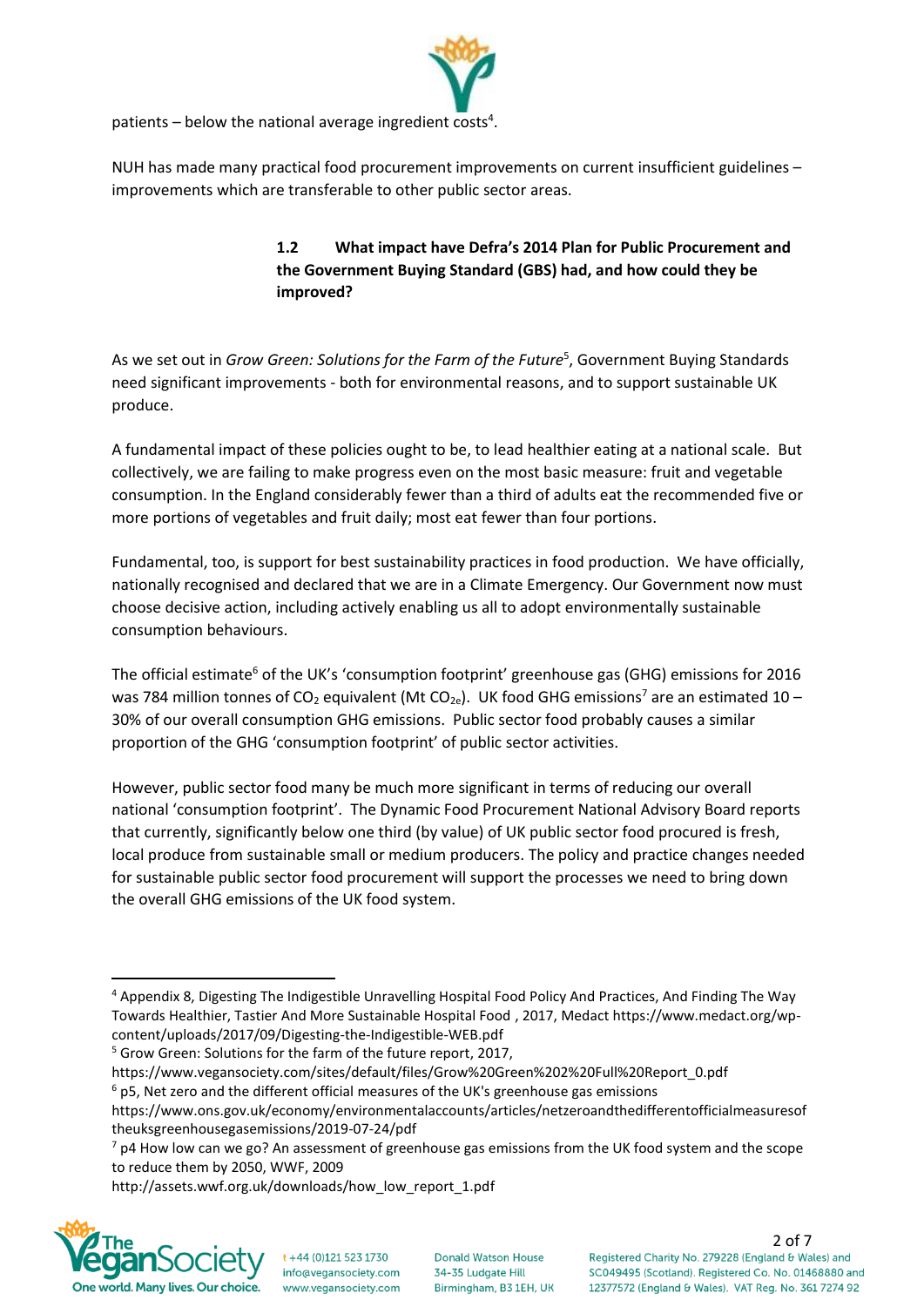

We are also failing on farming standards<sup>8</sup>. This harms everyone, including farmers and the animals whom they farm.

"*Defra sets food procurement standards for the public sector but, regrettably, its [animal] welfare standards are lower than those of McDonald's*." - Peter Stevenson, Chief Policy Advisor, Compassion in World Farming

The UK needs better dietary guidelines implemented in public sector food that support a just, sustainable, healthy plant-based food system. Currently, our dietary guidelines are 'incompatible with climate change, land use, freshwater, and nitrogen targets' and far too many of us are dying from avoidable diet-related conditions<sup>9</sup>.

As part of taking our proper responsibility for global climate change, we in the UK will need to phase out our use of non-human animals in our farming and our food. We envisage a collaboration between people in UK climate change response, land management, food supply and public health to ensure our procurement, dietary and buying standards always follow best health and sustainability practices. 10,11

Researchers at Oxford University have concluded<sup>12</sup> that eating a plant-based diet could be the single biggest way to reduce an individual's environmental impact. "[I]f everybody around the world followed the national dietary guidelines of either the USA or the UK, then food-related emissions would exceed the food-system limits for avoiding dangerous levels of climate change by more than three times. .. [R]eformed dietary guidelines could .. [involve] much stricter limits for meat and dairy, both for health and environmental reasons .. dietary patterns based around plenty of whole grains, vegetables, fruits, nuts, and legumes".

The Committee on Climate Change has been recommended that the UK public sector lead the way by serving plant-based food $^{13}$ .

#### **1.3 How much flexibility will the UK have to change food procurement rules outside the EU?**

Our collective public sector food procurement failings are primarily due to lack of political will by successive Westminster Governments, and not due to EU rules. Our Government needs to choose to use the flexibility which was always there, to build the system which we need and deserve.

In their "*Manifesto for a resilient, adaptable and sustainable UK food system: Fast lessons from* 

https://www.theccc.org.uk/wp-content/uploads/2020/01/Tim-Benton-2019-Climate-change-and-diets-a-CCCdiscussion-meeting.pdf



<sup>8</sup> Farm animal welfare in the UK: setting the bar higher, Peter Stevenson, 2019

<sup>&</sup>lt;sup>9</sup> Springmann, M. et al, The healthiness and sustainability of national and global food based dietary guidelines: modelling study, BMJ 2020, 370:m2322, doi: https://doi.org/10.1136/bmj.m2322.

 $10$  Our Vision for a Fairer Food System, 2020, The Vegan Society (forthcoming)

<sup>&</sup>lt;sup>11</sup> Lang T, 2020, Feeding Britain: Our Food Problems and How to Fix Them p451

 $12$  Springmann, M 2020, Why food based dietary guidelines need to be more sustainable

https://blogs.bmj.com/bmj/2020/07/15/why-food-based-dietary-guidelines-need-to-be-more-sustainable/ <sup>13</sup> Climate change and diets, 2019, Tim Benton,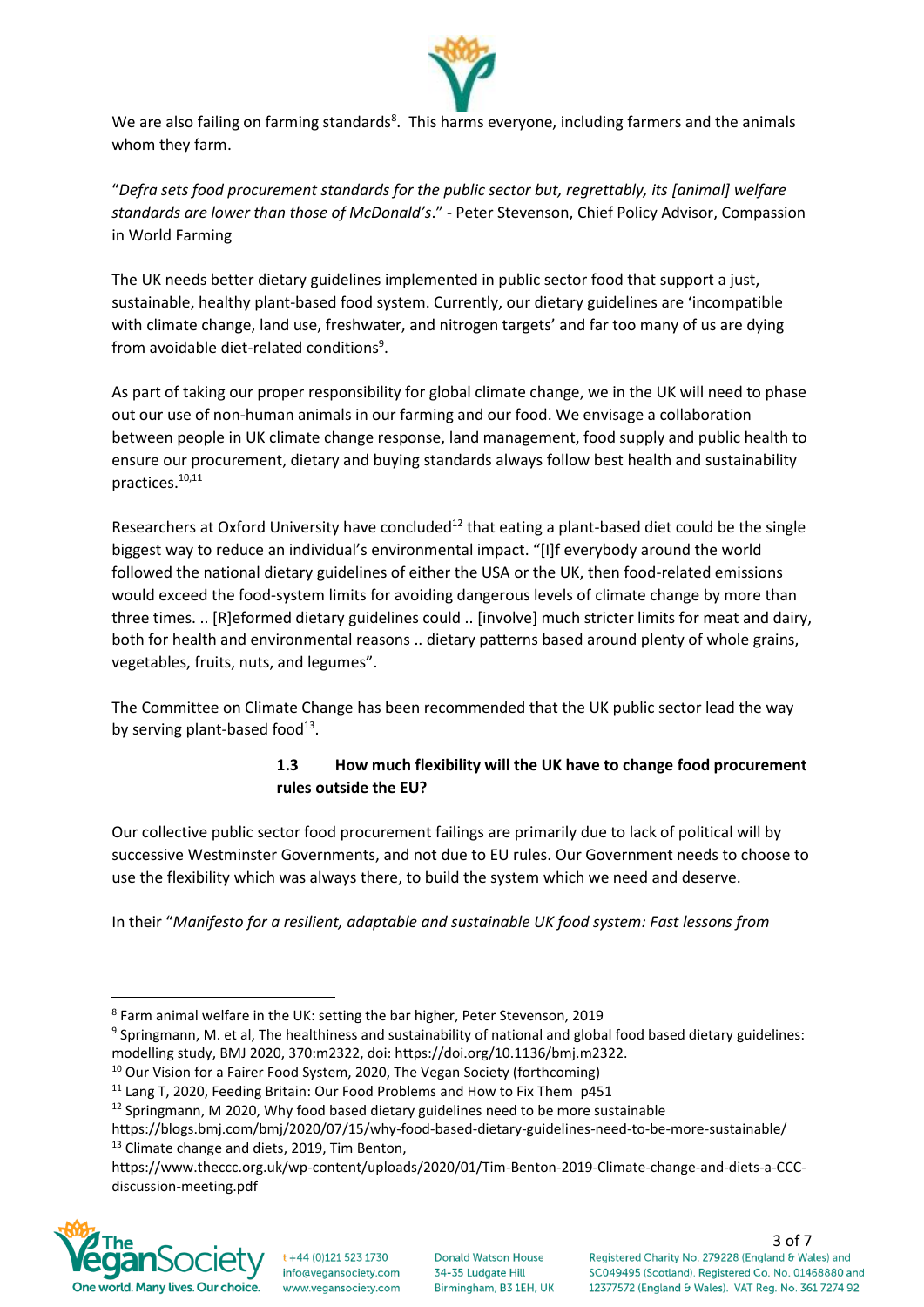

*COVID-19"*, the Dynamic Food Procurement National Advisory Board state<sup>14</sup>

1) "A regional food supply chain infrastructure needs to be established for the UK as an immediate priority to mitigate against future crises. In the first instance, it would be prudent to serve the most vulnerable in society via catering in the public sectors of schools, hospitals, care homes, prisons and the military. This £2 billion market would enable scale to be established for SME food producers in the short term. Then, once this infrastructure is established, SMEs would have a foundation from which they could bridge to other channels such as the private catering market and the retail store and online home delivery market. "

This recommendation is very much in line with The Vegan Society's Catering for Everyone campaign, which builds upon work we as a charity have been doing for more than 15 years. The estimated over £2 billion pounds spent on UK public sector food procurement annually, carefully redirected, will be hugely influential. Public sector food can help transform the whole UK food supply system to be fit for mitigating the global climate crisis, our national health crises, and other ongoing, foreseen and as-yet unforeseen crises, too.

### **1.4 What should the Government's priorities for future food procurement be? (a) How should the Government support these priorities in the negotiation of new trade deals?**

No one in the UK should be malnourished. That means, no one should be going hungry. But it also means, no one should be forced to rely upon foods which are only occasionally included in healthy diets. No one should be relying upon foods which are produced in unsustainable or unethical ways, either. Everyone deserves tasty, healthy, sustainable, affordable, ethical diets.

Government public procurement policies are increasingly being shaped by the Barber Review into so-called 'public value'. Michael Barber defines this as, 'The value created when public money is translated into outputs and outcomes which improve people's lives and economic wellbeing.' The public sector food budget is big enough that the policies we set for public food strongly influence – to shape, or to distort – the whole UK food system.

The RSA Food, Farming and Countryside Commission (FFCC) have said<sup>15</sup>, "We therefore propose strengthening a statutory duty for healthy and sustainable procurement, on local authorities and the full government estate, including the NHS. This should extend beyond food to other goods which support sustainable economies, for example driving procurement towards sustainable timber. .. We argue that this duty is better rested with chief officers and this, along with our suggested 'duty [upon public bodies] to cooperate', will make this vital ambition happen. Preston<sup>16</sup> and Nottingham<sup>1</sup>,

https://ad555873-f343-4a7c-b674-

- https://www.thersa.org/globalassets/pdfs/reports/rsa-our-common-ground.pdf
- <sup>16</sup> Chakrabortty, A, 2018 In 2011 Preston hit rock bottom. Then it took back control. The Guardian https://www.theguardian.com/commentisfree/2018/jan/31/preston-hit-rock-bottom-took-back-control



<sup>&</sup>lt;sup>14</sup> Manifesto for a resilient, adaptable and sustainable UK food system Fast lessons from COVID-19, 2020, Dynamic Food Procurement National Advisory Board

b0e4792f5f9a.filesusr.com/ugd/6b24d7\_a54481998a1c4b45bbd44542515b592e.pdf

<sup>&</sup>lt;sup>15</sup> p 54 Food, Farming and Countryside Commission: Our common ground, 2018, RSA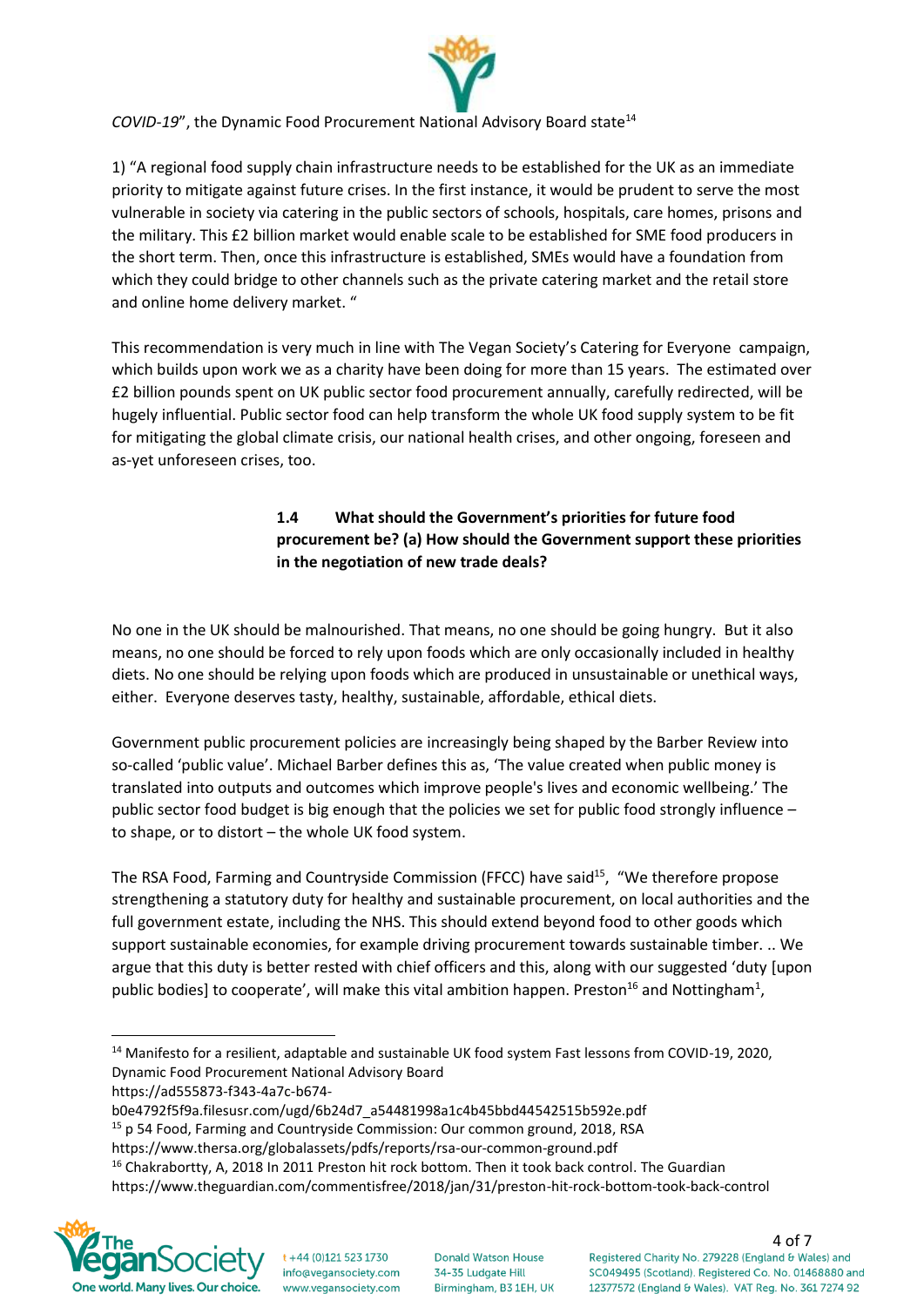

beacons for sustainable procurement, offer inspiring examples of what can happen when this commitment is shared across the system."

We believe the UK should go further still. The current UK spend on public sector food is an estimated<sup>10</sup> £2.4bn or over 5% of all UK food sales revenue. All relevant policies and guidelines should direct and support everyone working in food procurement to prioritise vegetables, pulses, wholegrain foods, fruits, nuts, seeds, and other plant-based foods. This will help ensure that public sector menus are tasty, healthy, sustainable, affordable and ethical, with food which is over one third vegetables and fruits; over one third whole grains and other higher fibre starchy foods; and with pulse-based (beans, chickpeas, peas and lentils) main dishes and plant dairy alternatives available at every meal. This in turn will help accelerate the transition to a sustainable, ethical plantbased UK food and land management system.

The new guidelines should be comprehensive, supporting all national, regional and local authorities to develop plant-rich menus. The strategies set out in our *Grow Green: Solutions for the farm of the future* report<sup>5</sup> as well as the relevant parts of other reports including *Better by Half,* Eating Better, *Government Procurement*, Institute for Government and the existing *A Plan for Public Procurement*, DEFRA will enable the development of these guidelines.

In 2017, Medact estimated<sup>4</sup> that at Nottingham University Hospital (NUH) - who prioritise sustainable plant-based menus that meet all dietary and cultural needs – every £1 of their estimated £6 million food spend yielded £3 return in social value, which is nearly £18 million equivalent 'public value'.

The Dynamic Food Procurement Board warn explicitly<sup>14</sup> that the UK food system, and our long term goals for food in the UK, are severely threatened by the SARS-CoV-2 pandemic:

"If the agri-food sector is crippled by COVID-19, the delivery of sustainability and climate and biodiversity crisis mitigation strategies and goals could be impaired, resulting in local economies becoming fractured. "

Therefore, it is even more urgent that the significant resources of public sector food procurement are used wisely. Public sector resources must help safeguard a UK food system capable of delivering tasty, healthy, sustainable, affordable, ethical food for everyone. Also, no trade deal should be made which in any way reduces or undermines any of this work.

The Dynamic Food Procurement Board also offers "*Fast lessons from COVID-19*" focused specifically upon horticulture:

"Some local producers/outlets are looking to quickly set up online shops as well as 'local delivery ONLY' technology that allows local customers to order. This means a viable local delivery run can be set up where the van also collects produce grown by local people for the local delivery service. Broader adoption of this could encourage people (and especially schools) to grow, cook, and trade food. Having the opportunity to partake in this collaborative system would be a win-win, as it forms part of the solution whilst engendering a sense of pride in how growers can actively contribute to and benefit their local community."

Research suggests that both young people and adults who are involved in local and community horticulture are more likely than the population average to eat a wider, healthier range of fruit and vegetables. Through well-planned plant-based menus, the public sector can also support the re-



+44 (0)121 523 1730 info@vegansociety.com www.vegansociety.com **Donald Watson House** 34-35 Ludgate Hill Birmingham, B3 1EH, UK 5 of 7<br>Registered Charity No. 279228 (England & Wales) and SC049495 (Scotland). Registered Co. No. 01468880 and 12377572 (England & Wales). VAT Reg. No. 361 7274 92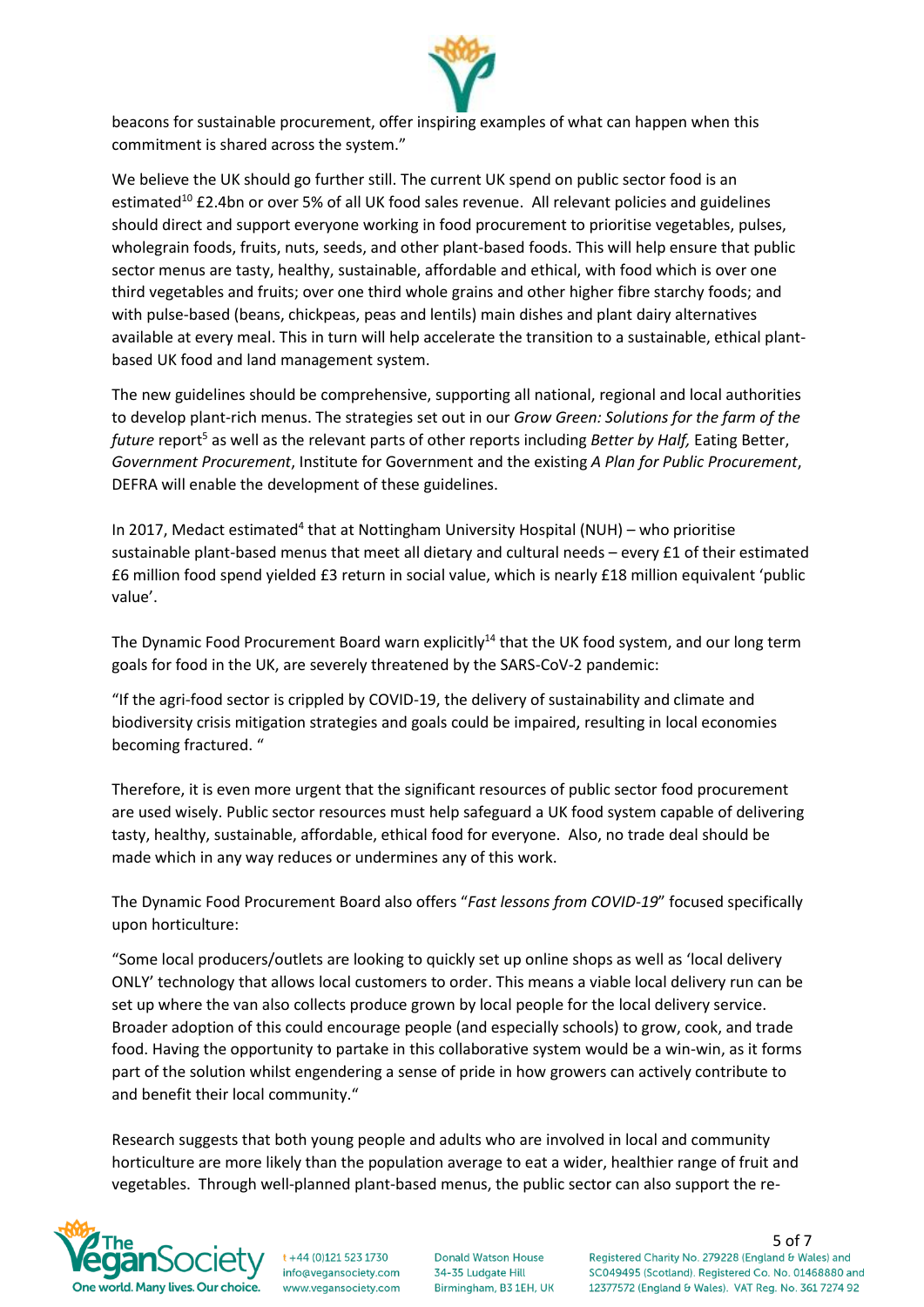

emergence of sustainable UK protein crops for our direct consumption.

An employment tribunal case in 2020 affirmed<sup>17</sup> that as a philosophical belief, veganism can qualify for protection under the Equal Act 2010. Public sector policymakers and managers must take appropriate action to ensure that they neither directly nor indirectly unlawfully discriminate against vegans.

For example, there should be vegan-friendly meals on all public sector menus. The National Procurement Service food and drinks framework agreements note that plant-based products are available. But little else has yet been done to ensure this provision in practice, and people cannot buy or eat what is not provided. We have found that people seeking vegan-friendly food in the public sector still too often find too little, and frequently have to arrange their own food elsewhere.

Hospital In-Patient: "*I was in hospital for three days recently. I asked a number of times for vegan food options and was told that they could not provide anything vegan. I had to arrange for my wife to bring in food for me. Some people will not be able to rely on family*."

New parent: "*After delivering a baby, the only food available to me was potatoes, salad and toast. This was very difficult as I had anaemia following childbirth and needed to discharge myself to get a healthy, balanced meal at home*."

Guardian: "*Our local primary school has vegetarian but not vegan options. In order to obtain 'other' dietary requirements, you have to prove medical need."*

This is divisive, potentially harmful, and potentially unlawful for belief-based dietary needs. Yet, well-planned - tasty, healthy, sustainable and ethical - vegan-friendly dishes are suitable for a wide range of cultural, dietary and belief-based requirements. Plant-based catering can help the public sector find solutions to a range of ethical, environmental and other challenges.

**Therefore, we call for vegan-friendly meals to be actively required on all public sector menus. This will help public sector organisations to meet their Public Sector Equality Duty as well as our proper, shared health and sustainability obligations and goals.** 

### **1.5 To what extent should the public sector be encouraged to "buy British"? (a) What are the advantages and disadvantages of such an approach?**

The UK could be virtually self-reliant in staple foods – grains, legumes, vegetables, fruits – and many other foods as well – seeds, herbs, and some nuts and spices. We need to play our fair role in how food supports a healthy, sustainable, just world. This means largely meeting our own needs for staple foods, whilst trading in a fair, sustainable way for luxuries which do not grow well in the UK, such as chocolate, coffee, tropical fruits, and many nuts and spices. This will support people in the Global Majority World to feed their own communities. The Vegan Society stands in solidarity with those fighting against all injustice, to humans as well as to non-human animals.

Zero carbon diets in the UK, concordant with EAT-Lancet guidelines, are an important part of our contribution to global climate justice under 'fair share' principles. The British Empire, our role in the

<sup>&</sup>lt;sup>17</sup> Preliminary Hearing Judgement Case Number: 3331129/2018, Employment Judge Postle



+44 (0)121 523 1730 info@vegansociety.com www.vegansociety.com

**Donald Watson House** 34-35 Ludgate Hill Birmingham, B3 1EH, UK